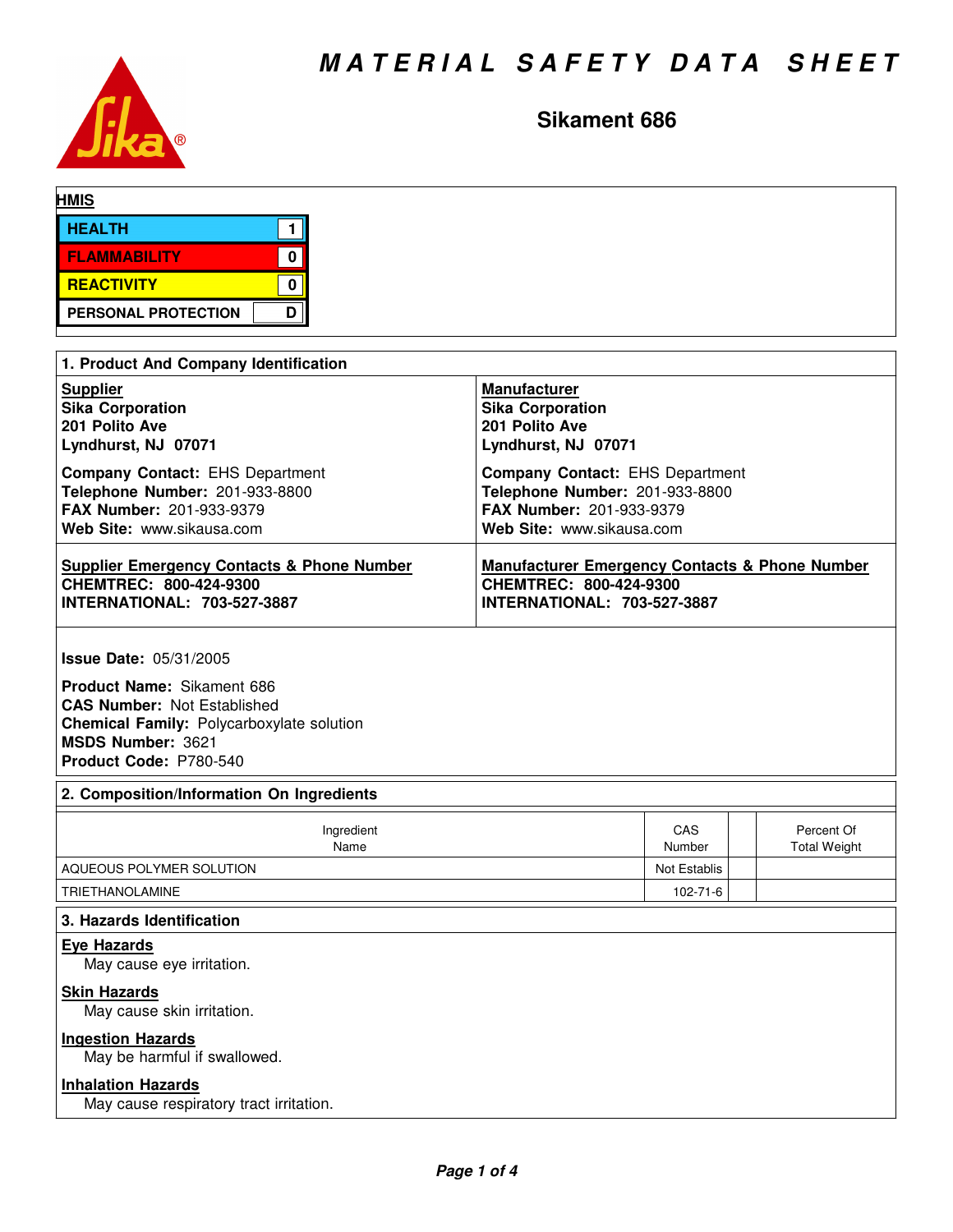# **Sikament 686**

# **4. First Aid Measures**

# **Eye**

In case of contact, hold eyelids apart and immediately flush eyes with plenty of tepid water for at least 15 minutes. Get medical attention immediately if irritation develops and persists.

#### **Skin**

In case of contact, immediately flush skin with soap and plenty of tepid water for at least 15 minutes. Get medical attention immediately if irritation (redness, rash, blistering) develops and persists.

### **Ingestion**

If swallowed, do not induce vomiting unless directed to do so by medical personnel.

### **Inhalation**

Remove to fresh air. If not breathing, give artificial respiration, seek medical attention.

#### **5. Fire Fighting Measures**

#### **Flash Point:** N/A °F

### **Extinguishing Media**

Aqueous solution, will not support combustion. Use the appropriate extinguishing media for the surrounding fire.

#### **Fire Fighting Instructions**

In the event of a fire, firefighters should wear full protective clothing and NIOSH-approved self-contained breathing apparatus with a full facepiece operated in the pressure demand or other positive pressure mode.

#### **6. Accidental Release Measures**

Avoid release to the environment. Use appropriate Personal Protective Equipment (PPE). Contain spill and collect with absorbent material and transfer into suitable containers. Do not flush to sewer or allow to enter waterways. Ventilate enclosed area.

#### **7. Handling And Storage**

### **Handling And Storage Precautions**

Keep out of reach of children. Store in a cool, dry, well ventilated area. Keep containers tightly closed.

#### **Work/Hygienic Practices**

Use good personal hygiene. Wash thoroughly with soap and water after handling.

## **8. Exposure Controls/Personal Protection**

#### **Engineering Controls**

Use of a system of local and/or general exhaust is recommended to keep employee below applicable expsoure limits. Refer to the current edition of "Industrial Ventilation: A Manual of Recommended Practice" published by the American Conference of Governmental Industrial Hygienists for information on the design, installation, use, and maintenance of exhaust systems.

### **Eye/Face Protection**

Faceshield over safety glasses or goggles.

# **Skin Protection**

Chemical-resistant gloves. Lab coat or other work clothing to prevent skin exposure (Long sleeve shirt and long pants). Launder before reuse.

#### **Respiratory Protection**

A respirator protection program that meets 29 CFR 1910.134 requirement must be followed whenever workplace conditions warrant a respirator's use. In areas where the Permissible Expsosure Limits are exceeded, use a properly fitted NIOSH-approved respirator.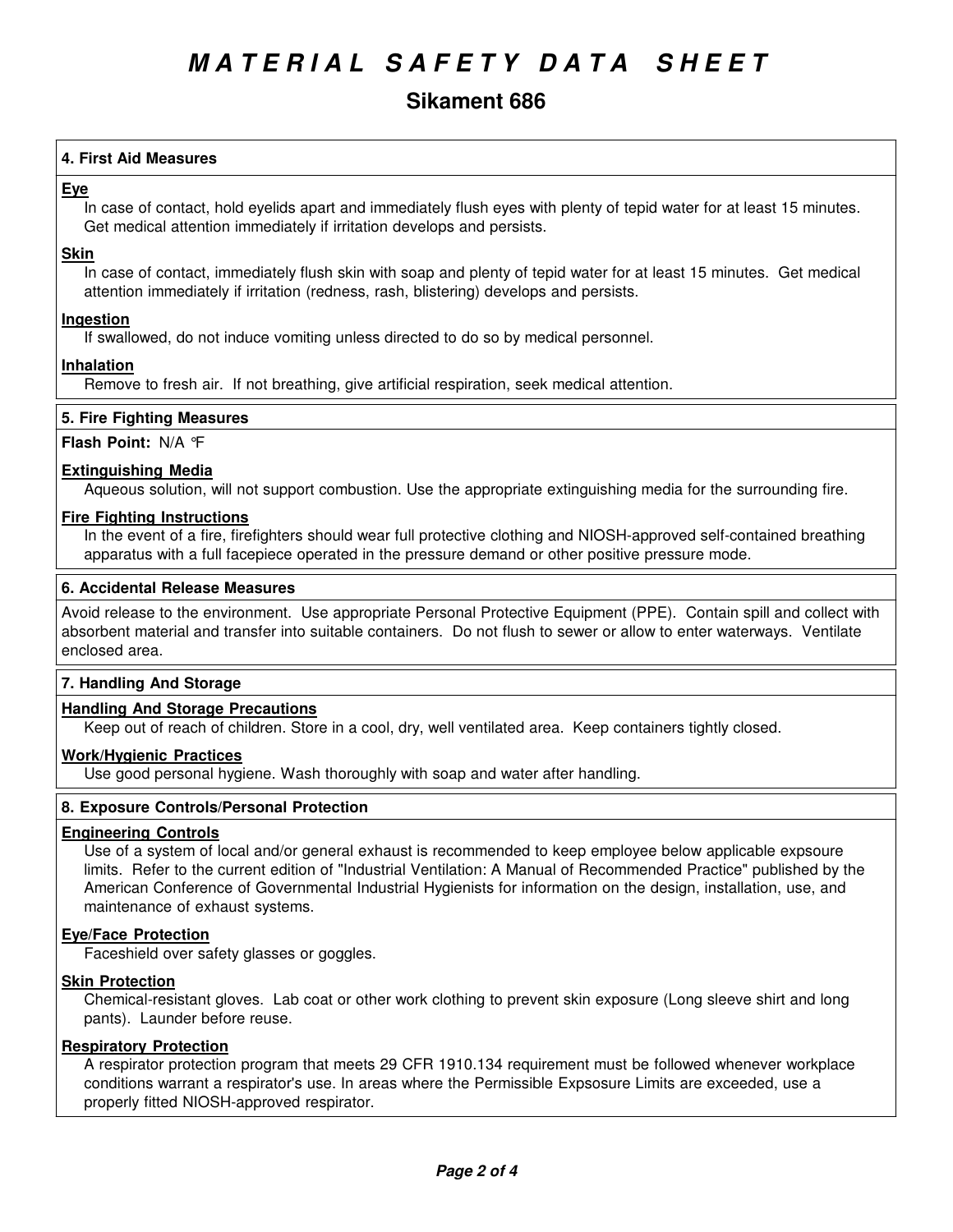# *M A T E R I A L S A F E T Y D A T A S H E E T*

# **Sikament 686**

| 8. Exposure Controls/Personal Protection - Continued                                                                                                                                                                                                                                                                                                                                                                             |
|----------------------------------------------------------------------------------------------------------------------------------------------------------------------------------------------------------------------------------------------------------------------------------------------------------------------------------------------------------------------------------------------------------------------------------|
| <b>Ingredient(s) - Exposure Limits</b><br><b>TRIETHANOLAMINE</b><br>ACGIH TLV-TWA 5 mg/m3                                                                                                                                                                                                                                                                                                                                        |
| 9. Physical And Chemical Properties                                                                                                                                                                                                                                                                                                                                                                                              |
| Appearance<br>Dark brown liquid                                                                                                                                                                                                                                                                                                                                                                                                  |
| Odor<br>Slight                                                                                                                                                                                                                                                                                                                                                                                                                   |
| <b>Chemical Type: Mixture</b><br><b>Physical State: Liquid</b><br>Boiling Point: 100 °C<br>Specific Gravity: 1.048<br>Percent Volatiles: 78% (Water)<br>Percent VOCs: 0.0%<br>Packing Density: N/A<br>Solubility: Soluble in water                                                                                                                                                                                               |
| 10. Stability And Reactivity                                                                                                                                                                                                                                                                                                                                                                                                     |
| <b>Stability: Stable</b><br>Hazardous Polymerization: Will not occur                                                                                                                                                                                                                                                                                                                                                             |
| <b>Conditions To Avoid (Stability)</b><br>None known                                                                                                                                                                                                                                                                                                                                                                             |
| <b>Incompatible Materials</b><br>None known.                                                                                                                                                                                                                                                                                                                                                                                     |
| <b>Hazardous Decomposition Products</b><br>None known                                                                                                                                                                                                                                                                                                                                                                            |
| 11. Toxicological Information                                                                                                                                                                                                                                                                                                                                                                                                    |
| No Data Available                                                                                                                                                                                                                                                                                                                                                                                                                |
| 12. Ecological Information                                                                                                                                                                                                                                                                                                                                                                                                       |
| No Data Available                                                                                                                                                                                                                                                                                                                                                                                                                |
| 13. Disposal Considerations                                                                                                                                                                                                                                                                                                                                                                                                      |
| Dispose in accordance with applicable federal, state and local government regulations. Waste generators must<br>determine whether a discarded material is classified as a hazardous waste. USEPA guidelines for the classification<br>determination are listed in 40 CFR Parts 261.3. Additionally, waste generators must consult state and local hazardous<br>waste regulations to ensure complete and accurate classification. |
| 14. Transport Information                                                                                                                                                                                                                                                                                                                                                                                                        |
| <b>Proper Shipping Name</b><br>Not regulated by the USDOT.                                                                                                                                                                                                                                                                                                                                                                       |
| 15. Regulatory Information                                                                                                                                                                                                                                                                                                                                                                                                       |
| No Data Available                                                                                                                                                                                                                                                                                                                                                                                                                |